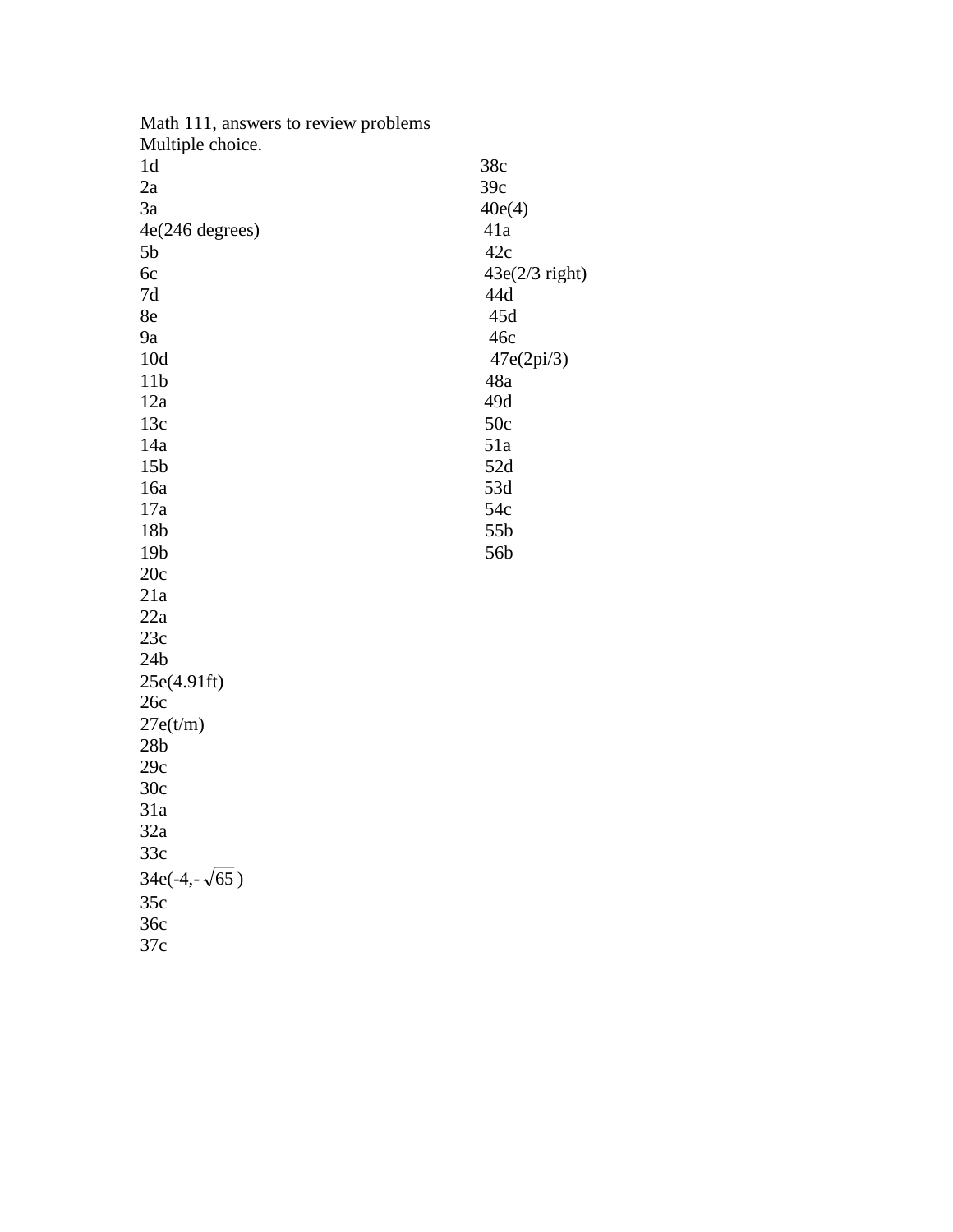Partial credit  
\n2. x = 7.28 cm, y = 47.67 cm  
\n3. x = 6.45 cm, 
$$
\theta = 57.19^{\circ}
$$
  
\n4. x = 8.31 cm,  $\alpha = 27.92^{\circ}$   
\n5. sin x =  $\frac{-\sqrt{5}}{3}$ , csc x =  $\frac{-3}{\sqrt{5}}$ , tan x =  $\frac{-\sqrt{5}}{2}$ 

6. a) On the unit circle (centered at the origin) start at the point (1,0) and travel along the circle x units (clockwise, if x is positive). Stop at the point (a,b). By definition,  $sin x = b$ .

After traveling one complete cycle around the circle, the values Of b will repeat in the same order, so sin x is periodic.

b) On the unit circle, etc. tan  $x = b/a$ .

As a approaches 0, b/a increases or decreases without bound.

The value of a is 0 at  $x = \frac{\pi}{2}, \frac{3\pi}{2}$ 3 , 2  $\frac{\pi}{2}, \frac{3\pi}{2}$  and  $2k\pi$  plus these values (k any integer). Theses give us the x values of the vertical asymptotes.

c) On the unit circle, etc.  $cos x = a$ .

As long as we stay on the unit circle, the horizontal coordinate (a) will stay between -1 and 1, inclusive.

7. cos (2x) = cos(x+x) = (cos x)(cos x) – (sin x)(sin x) = cos<sup>2</sup> x – sin<sup>2</sup> x.  
\n8.,9. 
$$
\frac{(\sqrt{3})-1}{2\sqrt{2}}
$$
\n10. x = 1.49, 3.72, 6.70, 9.01 (approximately)  
\n11. x = -5.89, 9.82, 25.53, 41.24 (approximately)  
\n12. x = .96, 5.11 (app)  
\n13. a = -1/2, b =  $\sqrt{3}$ /2  
\n14. a =  $-\sqrt{3}$  /2, b = -1/2  
\n15. a = b = -1/ $\sqrt{2}$   
\n16. a) y = 2 + 4 cos(( $\pi$ /4)(x-6)) others possible  
\nb) y = 200 + 100 sin(5 $\pi$ x) others possible  
\n17a) -  $\pi$ /6  
\nb) .5  
\nc) 1  
\nd)  $\sqrt{1-x^2}$   
\ne)  $\frac{x}{\sqrt{1-x^2}}$